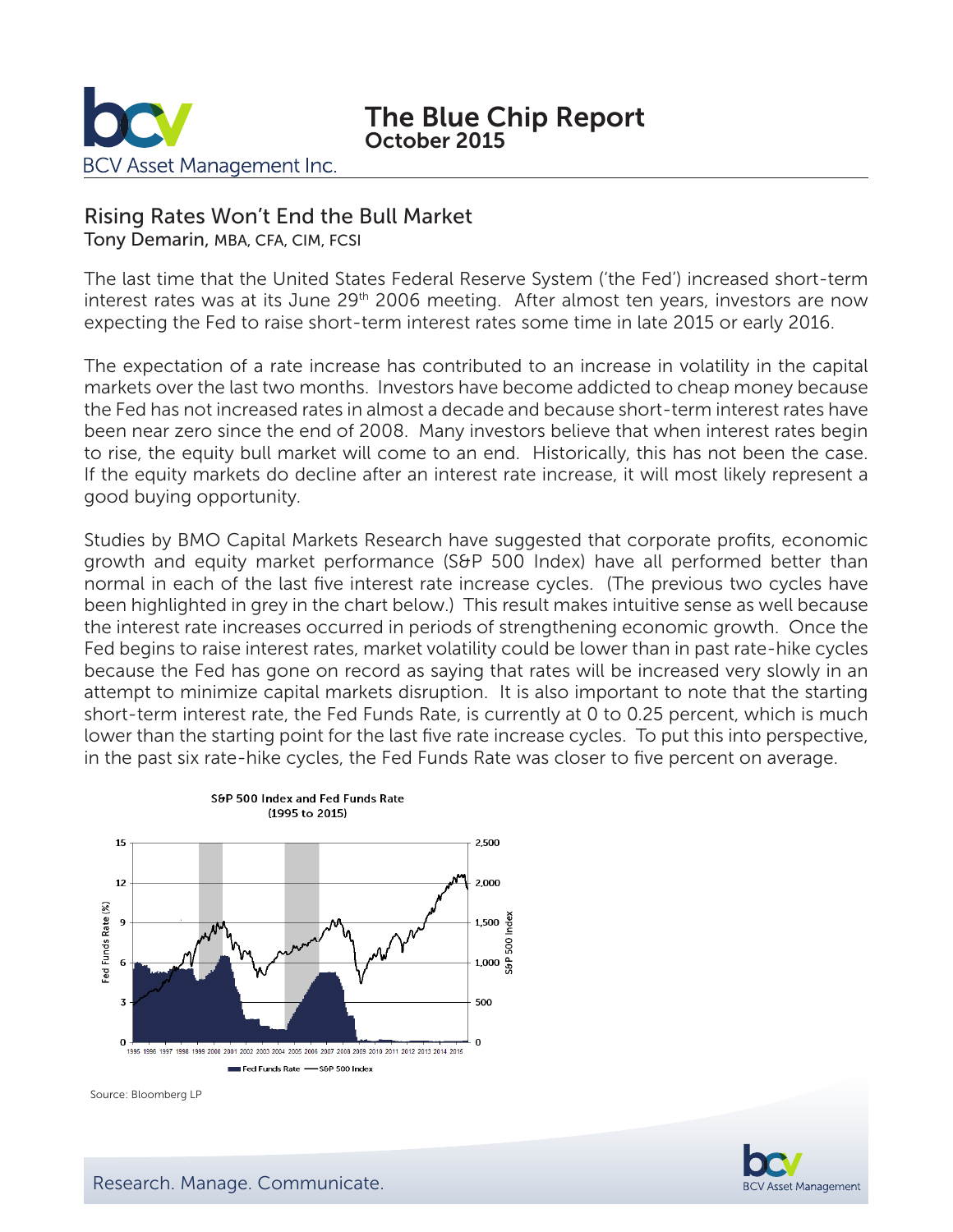Interest rates should have a lot more room to increase before they present a headwind to economic growth and corporate profitability. This comfort comes from both the extremely low level of interest rates and the plan to increase those rates very slowly. Monetary policy generally works with long time lags, meaning that economic growth and corporate earnings should not decrease for some time yet. In practice, economic growth actually begins to accelerate in early in most interest rate-tightening cycles. Unless inflation starts to get too strong, which is clearly not the case today, and it causes the Fed to increase rates more aggressively, the economy and capital markets should perform fine even with the forthcoming interest rate hikes.

Equity markets typically decline only after repeated interest rate increases. As an example, the more aggressive interest rate cycles that began in 1998, 1999 and 2004 eventually led to recessions in the United States. The Fed can cause a recession and create a bear market for equities, if they are aggressively combatting inflation with interest rate increases. Inflation is not an immediate concern for the Fed, especially in light of their decision in September not to begin to raise interest rates. One key reason for this was that it felt that inflation still remained too low, particularly in the context of employment income and commodity prices.

# Canadian Equity Market Update

### Todd Johnson, B.Comm (Honours), CFA, CIM

Global equity markets have experienced considerable volatility over the last few months and the Canadian markets have not been spared. The last twelve months have been challenging for the Canadian equity market in general.

The financial and energy sectors are the two largest components of the S&P/TSX Composite Index, which encompasses the broad Canadian equity market. At the end of September 2015, the financial sector represented 37 percent of the index and the energy sector represented 19 percent. Over the past twelve months, the S&P/TSX Composite Index declined by 11.1 percent. In that same period, the S&P/TSX Equal Weight Diversified Bank Index declined by 10.1 percent and the S&P/TSX Equal Weight Diversified Energy Index declined by 39.8 percent.

The falling price of crude oil has had a large impact on the Canadian stock market. The price of West Texas Intermediate crude oil ('WTI') peaked at around 107 dollars per barrel in June 2014. In September 2015, crude oil traded in a very narrow range around 45 dollars per barrel. The impact on oil-producing companies has been extreme, as 100 dollar per barrel oil was the new-normal price following the financial crisis. Few companies have balance sheets that are prepared for the new reality of prices that are half that standard.

The financial sector is one that has been pressured by the secondary effects of the fall in crude oil prices. While banks have generally reported strong earnings this year, concerns about energy exposure in their loan book and the secondary effects on consumer debt in light of weak economic growth in Canada have dominated investor perceptions on banking. There has been some short selling, mainly from United States-based investors on the expectation of worsening financial results, which has compounded the weak bank share price performance.

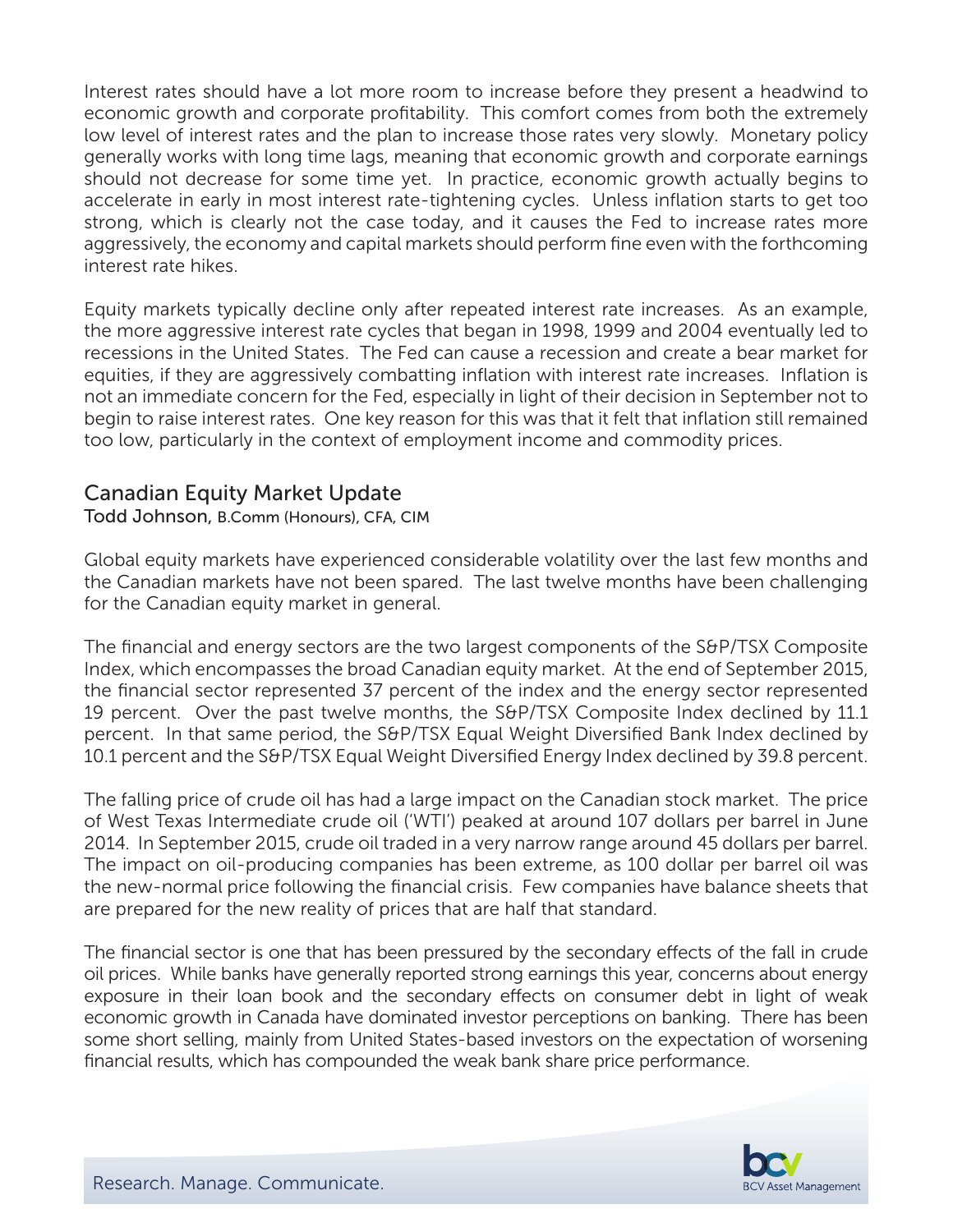Those secondary effects have not been limited to the financial sector. The shipment of goods has been weaker resulting in falling share prices for Canadian National Railway and Canadian Pacific Railway Ltd. The real estate sector has been impacted by increasing investor risk aversion, resulting in many publicly-traded REITs trading below the value of their properties. Precious metal and base metal mining companies have also experienced a difficult year as they continue to deal with relatively low commodity prices and weaker Chinese economic growth.

Not all sectors of the market have been caught up in this downdraft. The healthcare and telecommunications sectors have increased year over year, but the positive impact is muted by the fact that they compromise only about 10 percent of the S&P/TSX Composite Index.

As it has been a difficult year for the Canadian equity market, with the six weeks between the middle of August and the end of September being particularly so. One measure of this pessimism is the percentage of companies in the S&P/TSX Composite Index that have reached a 52 Week High in the preceding four weeks. As the chart below shows, this broad-based weakness is near levels seen last in 1998, 2002 and 2008. We know that market weakness does not last forever and history has shown us that those three years turned out to be good buying opportunities. The future is unknown, but we believe that the valuations in many sectors of the Canadian market are attractive for long-term investors. For the companies that we are invested in, we are confident in their ability to generate earnings growth over the long term, along with increasing their dividends to shareholders. The macroeconomic environment is always difficult to predict, but patience is normally well-rewarded.



Source: BMO Capital Markets

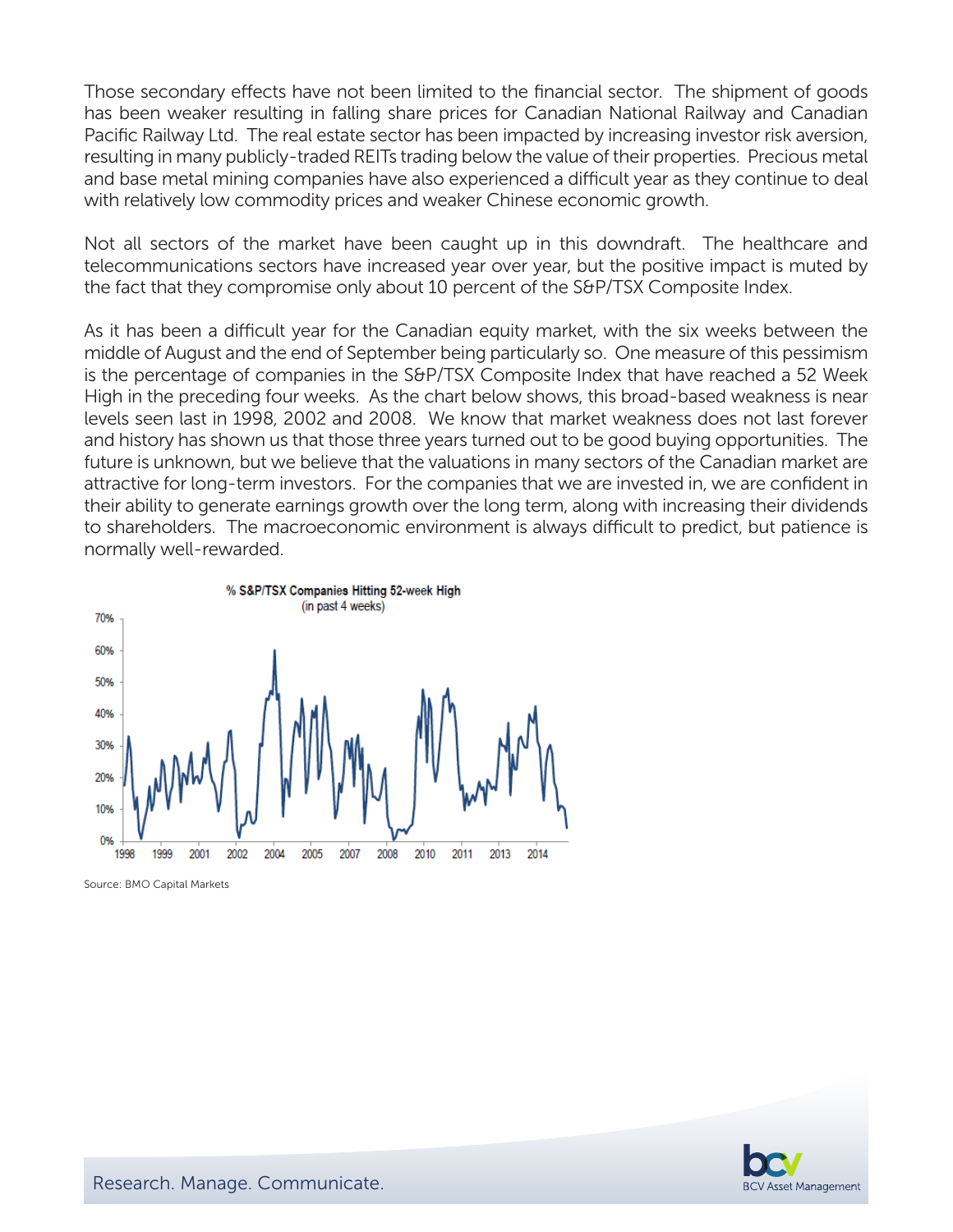# Portfolio Commentary- UnitedHealth Group Inc.

Mark Lindal, B.Comm (Honours), CIM

During the previous quarter, we invested in UnitedHealth Group Inc. in investor portfolios. We wanted to use this edition of The Blue Chip Report to provide an overview of the company and to explain the rationale for making this investment.

UnitedHealth is the largest diversified managed healthcare provider in the United States. The company has experienced and will continue to experience significant growth because of the Patient Protection and Affordable Care Act of 2010. This Act, which is more informally known as ObamaCare, was passed to provide more Americans access to affordable, quality health insurance and to reduce the growth in health care spending by expanding the affordability, quality, and availability of private and public health insurance through consumer protections, regulations, subsidies, taxes, insurance exchanges, and other reforms. This represented the most significant regulatory overhaul to the healthcare system in the United States since the introduction of Medicare and Medicaid in 1965.

UnitedHealth operates two primary divisions, UnitedHealthcare and Optum. The UnitedHealthcare division provides healthcare benefits to subscribers through a network of 6,100 hospitals and 850,000 physicians and other healthcare professionals. This division includes four market segments- UnitedHealthcare Employer & Individual, UnitedHealthcare Medicare & Retirement, UnitedHealthcare Community & State, and UnitedHealthcare Military & Veterans- that are tailored to servicing three largest government health insurance plans (Medicare, Medicaid and Military) and to non-government plans. The Optum division provides support services for the delivery of healthcare benefits. This division includes OptumInsight (Health Data Analytics), OptumRx (Pharmacy Benefit Management), OptumHealth (Healthcare Delivery Services and Support) and Optum Technology (research, development and innovation). The UnitedHealthcare division generates approximately 65 percent of revenue and the Optum division generates the remaining 35 percent.

UnitedHealth has benefited from the introduction of ObamaCare, experiencing a cumulative 54 percent increase in revenues and a 57 percent increase in earnings since the legislation was passed. Since the financial crisis, the company has provided a 10 percent annual growth rate in revenue, a 12 percent annual growth rate in earnings and has increased annual operating cash flow from 5.6 billion dollars in 2009 to 8.1 billion dollars in 2014. The company also makes use of its dominant market position and strong cashflow for acquisitions, allowing it to continue on its strong growth trajectory. Analysts have projected that this will allow the company to increase revenue by approximately 100 billion dollars to 230 billion dollars in 2019. This revenue increase is projected to lead to a doubling of earnings per share and the dividend increasing by approximately 44 percent over that period. It is also expected that this will also allow the company to significantly pay down debt, reducing it from 19 billion dollars in 2015 to only 1.5 billion dollars in 2019.

We were recently able to meet with Dr. Richard Migliori, Chief Medical Officer for UnitedHealth Group, at the company's head office in Minnetonka, MN. This meeting provided a useful window into understanding the company's business today and its future direction. The company has been able to grow into a dominant position in the United States, but still has a very bright future.

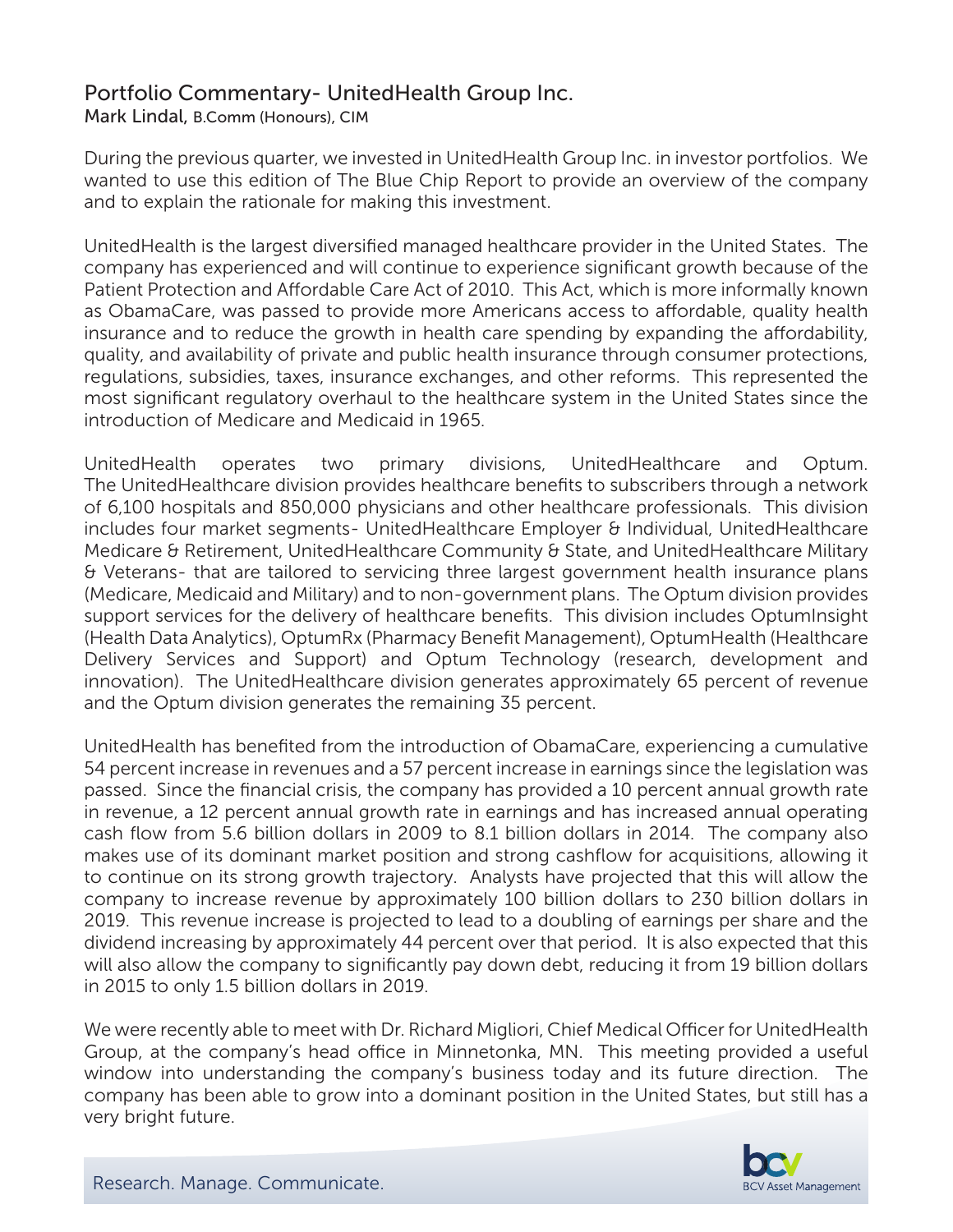# United States Home Improvement Sector Chris Richard, BA, CFA

We would like to use this edition of The Blue Chip Report to overview the Home Improvement sector in the United States. This is a sector dominated by Home Depot Inc. and Lowe's Companies Inc., with other companies lacking one or both of the geographic footprint or product depth of the leading firms. We believe that this sector is well-positioned for longterm success.

The Home Improvement sector has seen its financial performance rebound in lockstep with the resurgence of the broader housing industry in the United States. We see a number of important indicators that suggest that this sector is well-positioned for continued growth. The first indicator is the level of private housing starts in the United States has only started to recover from the generational lows seen in 2008. While housing starts are starting to make impressive gains, we are still meaningfully away from the recent highs seen before the recession and the average over the preceding 20 years. The second indicator is the median age of a home in the United States has increased from 23 years old in 1985 to 35 years old in 2011. The home improvement industry is a logical beneficiary of the aging housing stock because owners have an increasing need to spend on maintenance and upkeep, as well as having an interest in spending on discretionary improvements.



We concur with analyst sentiment that home price appreciation has a strong correlation with how much people are willing to invest in their homes. When people feel that their homes are worth more, they are willing to invest more into their home. Not only are they willing to spend, they are willing to trade up into more expensive items, which often come with higher margins.

Finally, we also believe that demographic trends provide additional support to this sector. Currently, the baby boom generation provides the greatest proportion of spending on home renovations. While the early boomer should be slowing down on home renovation spending, we are finding that early boomers are working longer and postponing retirement, providing



Research. Manage. Communicate.